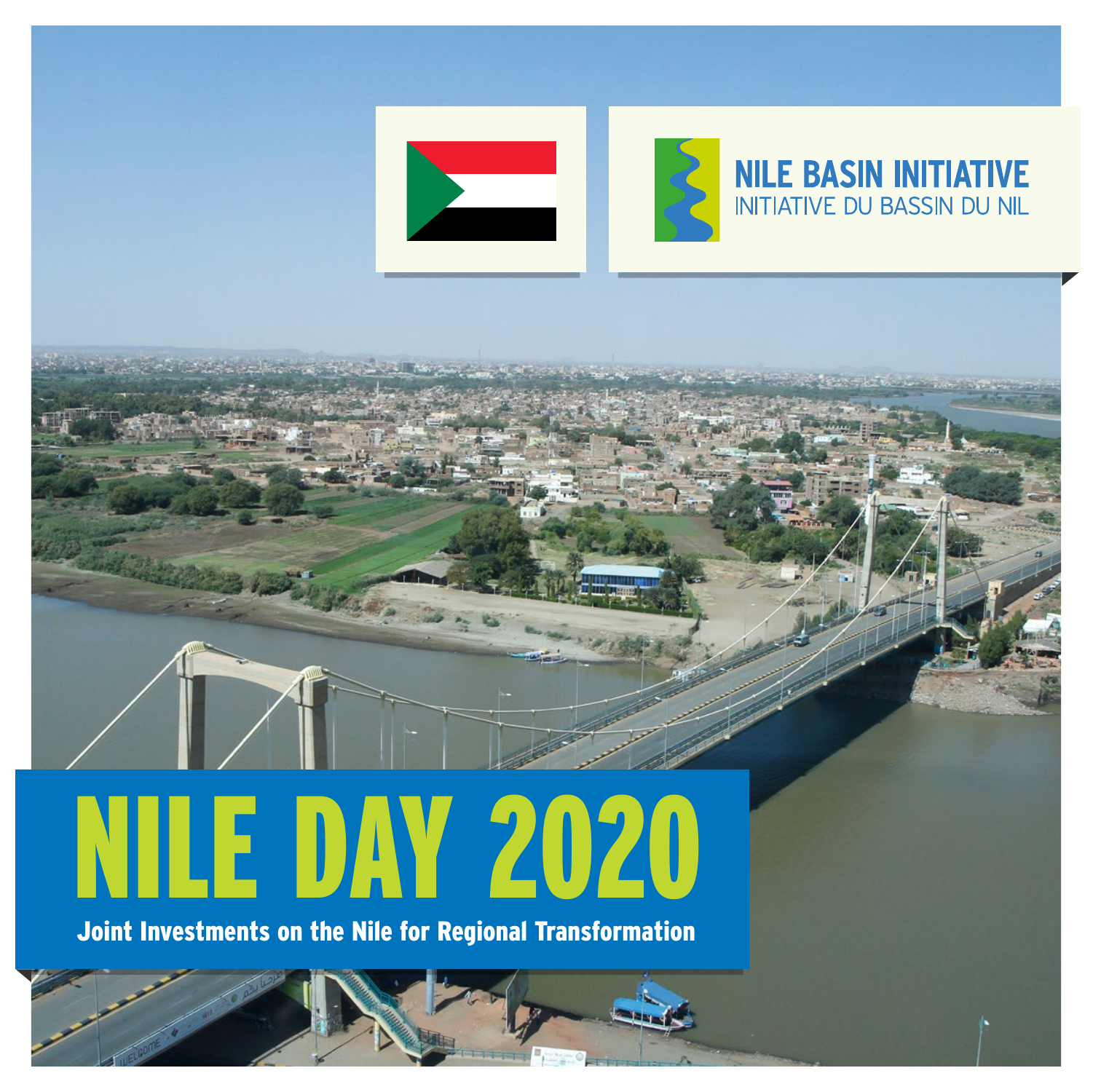### **WHAT IS NILE DAY?**

Nile Day is a commemoration of the establishment of the unprecedented Nile Basin Initiative (NBI) on February 22, 1999 by Ministers in charge of Water Affairs in the Nile Basin countries. The day marked a major milestone in the history of Nile Cooperation. It was the very first time that the countries jointly agreed to establish an allinclusive basin-wide institution, to provide a platform for consultation and coordination among themselves.

Nile Day provides an opportunity to increase awareness of the importance of basin-wide Nile Cooperation in jointly taking good care of and utilizing the shared Nile Basin water and related resources for win-win benefits. This is in addition to enhancing awareness about the consequences of noncooperation as well as the challenges of Nile cooperation. On a lighter note, the day serves to expose participants to the rich and varied cultures, which exist within the Nile Basin.

## **NILE DAY 2020**

#### Theme: **Joint Investments on the Nile for Regional Transformation.**

Using the last 20 years, NBI<br>has registered commendable<br>progress particularly with has registered commendable progress particularly with regard to assisting Member States to prepare bankable investment projects of regional significance that contribute to food, energy and water security. The projects, which are in excess of 84, are worth more than USD 6.5 billion.

Implementation of some of these projects by the Member States has been completed, demonstrating to riparian communities, the feasibility of Nile cooperation. Cases in point include the 300MW Ethiopia- Sudan Interconnector benefitting nearly 1.4 million households; the Eastern Nile Flood Preparedness and Early Warning project-Phase 1 which created a credible system that links multiple stakeholders to work together to reduce the risk of flood devastation.

Others are the on-going construction of the 80MW Regional Rusumo Falls Hydroelectric project jointly



implemented by Burundi, Rwanda and Tanzania as well as the Interconnection of Electric Grids of Burundi, DR Congo, Kenya, Rwanda and Uganda with a total of 946 km of 220/400 KV transmission lines and 17 associated sub-stations.

Nile Day 2020 therefore presents a great opportunity to show case some of the investment projects prepared by NBI and to lay emphasis on the need for Member States to include in their respective national development plans and funding windows, investment projects yet to be implemented.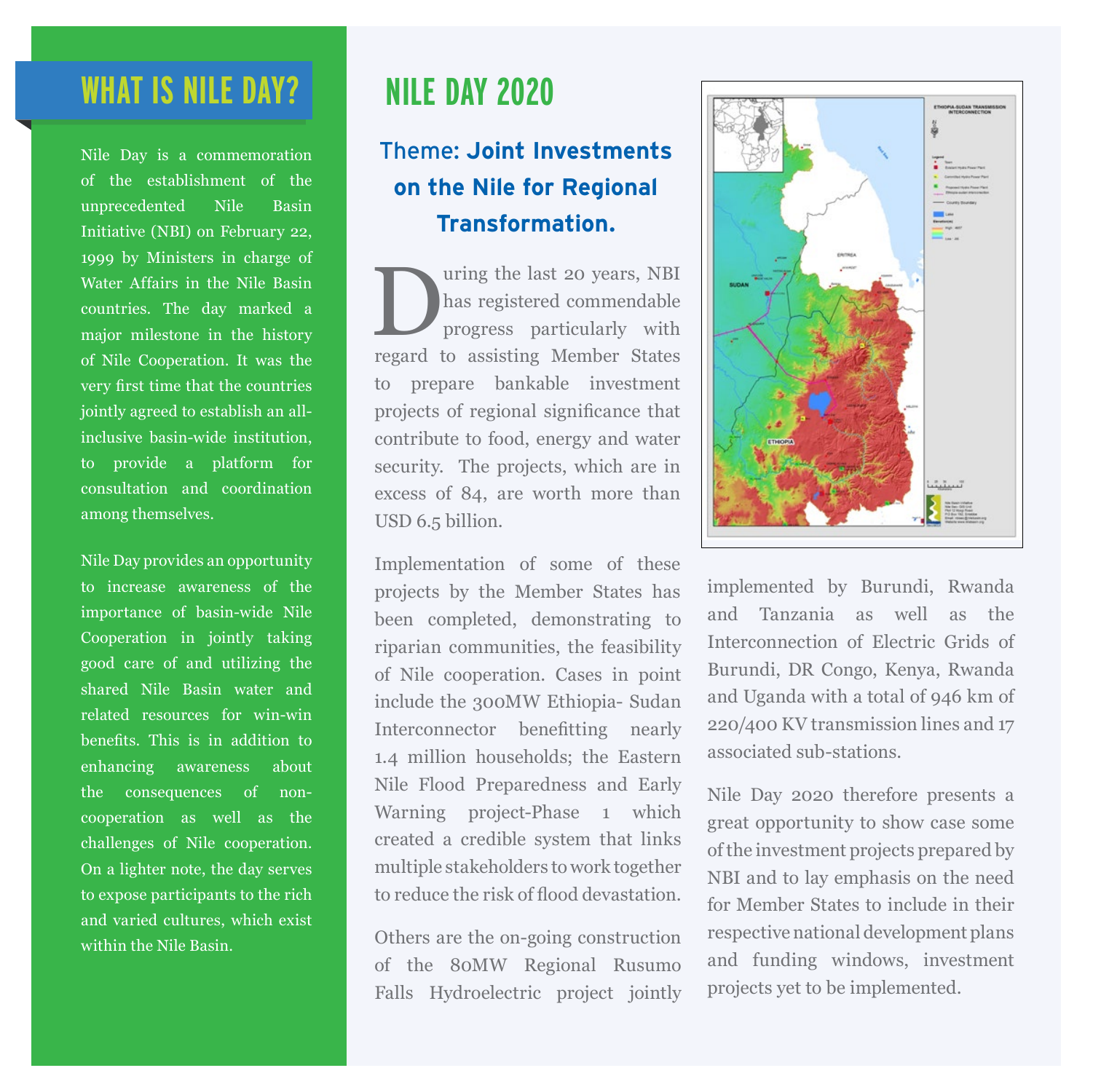#### Objectives:

- \* To increase the visibility of NBI and promote its results, particularly investment projects prepared.
- \* To enhance buy-in and commitment to NBI and basin-wide Nile cooperation
- \* To increase stakeholders' understanding and

appreciation of NBI's contribution to national development and people's livelihoods

\* To attract the support and collaboration of regional and international strategic partners in managing the shared Nile Basin water resources for the betterment of lives and livelihoods.

#### Date & Venue (Regional Event): February 22; Friendship Hall - Khartoum

#### Event format:

Regional Nile Day 2020 is organised in form of an Expo. Among other things, the Expo provides a unique platform to showcase some of the investment projects prepared by NBI, with an emphasis on the need for Member States to move the projects to implementation.

This is in addition to presenting and displaying some of the NBI generated impartial knowledge and scientific tools developed to enable informed decision making in the utilisation of the shared Nile Basin water resources.

The Expo also offers partners the opportunity to present successful solution options in Nile Basin water resources management.

#### Target Audience:

Ministers in charge of Water Affairs in the Nile Basin countries, Development Partners, officials from ministries in charge of Water, Energy, Agriculture, Environment and Foreign Affairs, Members of Parliament. Others are Researchers, Academia, Civil

society, Media (national, regional and international) opinion leaders, Youth, Children, among others.

#### Event Organisers:

The Regional event is jointly organised by NBI and the Ministry of Water Resources, Irrigation and Electricity, The Sudan, in partnership with the Nile Basin Discourse and is hosted by the government of the Republic of The Sudan.

#### Venues of previous Regional Nile Day events:

| Kigali, Rwanda in 2007        | Kampala, Uganda in 2014         |
|-------------------------------|---------------------------------|
| Addis Ababa, Ethiopia in 2008 | Khartoum, The Sudan in 2015     |
| Bujumbura, Burundi in 2009    | Kisumu, Kenya in 2016           |
| Kabale, Uganda in 2010        | Dar es Salaam, Tanzania in 2017 |
| Goma, DR Congo in 2011        | Addis Ababa, Ethiopia in 2018   |
| Jinja, Uganda in 2012         | Kigali, Rwanda in 2019          |
| Bahir Dar, Ethiopia in 2013   |                                 |